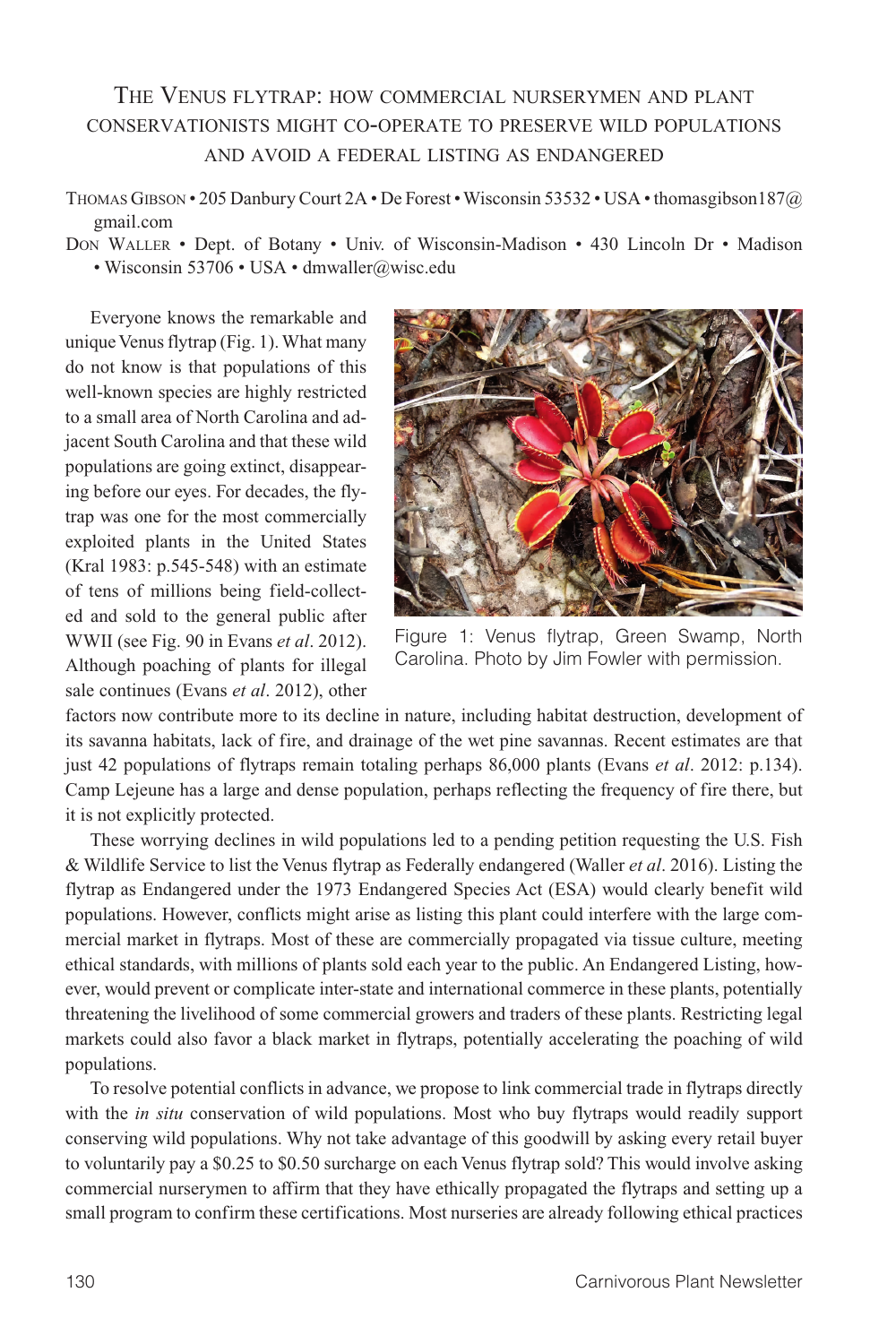that protect wild populations. By participating in a public campaign to sustain wild populations of this species, they would broaden public appreciation and concern for the species and possibly expand the overall market. Given the volume of sales of flytraps, this source of revenue could amount to millions of dollars per year, enough to both administer the program and acquire and protect the wet longleaf pine habitats that sustain wild flytrap populations.

To make this program visible, plants from participating sources would carry a special brightlycolored tag signaling their ethical source and informing buyers how they are supporting the conservation of wild Venus flytraps. The tag and program would signal buyers as to which growers are responsible and concerned. The tag would also include a web URL so those interested could learn more about the biology and conservation of flytraps. The program could be rolled out with publicity and a press release to raise awareness about the plight of wild populations and to build public support for the surcharge.

A Board including both participating commercial nursery growers and leading plant conservationists would direct and oversee the program, ensuring that the funds collected were wisely disbursed to efficiently protect existing populations. Funds raised in this way could be used to purchase and protect additional lands, augment depleted populations, and manage and restore degraded habitats by protecting the hydrology of habitats and burning them as needed to rejuvenate populations. While some commercial nurserymen might be indifferent to protecting flytrap populations in nature, those participating could advertise their participation to signal their concern, potentially increasing their market among concerned buyers and thus revenue. As the public became more aware and concerned, market pressure on other growers to join the program would grow. Efforts to inform and involve the public could speed this transition, as outlined below.

Note that no new laws or government regulations are needed to implement this proposal – simply the interest and will of growers and conservationists, working collaboratively on a goal they both support. Note further that this model could easily spread internationally to other countries, particularly in Europe where the public is highly concerned about conservation. Furthermore, if this program were voluntarily implemented and successful, it could provide the basis for an effective Habitat Conservation Plan. Under an amendment to the original 1973 ESA, implementing a Habitat Conservation Plan provides an alternative that reduces the stringent provisions of the ESA, e.g., by allowing some "incidental take" of individuals as long as populations are secure. It is also possible to design and implement an HCP in advance of Listing, allowing the U.S. Fish & Wildlife Service to assign the species a lower level of protection (e.g., Threatened) or even to defer listing altogether.

Program to promote public participation

To ask the public to buy only plants which have the surcharge and tag, it will be important to inform them about certain key points including:

Why can't the flytrap just be preserved via cultivation?

The general public needs to understand propagating large numbers of potted Venus flytraps does nothing by itself to ensure the survival of the species. The only safe place for flytraps in the long run is in nature. Relying on cultivation would fail to preserve the flytrap for several reasons. First, the flytrap, like any other species, exists in an ecological and evolutionary context. If those contexts are lost, so is the species. Growing plants in cultivation in botanical gardens and hobbyist collections removes that context. Instead of natural selection, plants become subject to artificial selection favor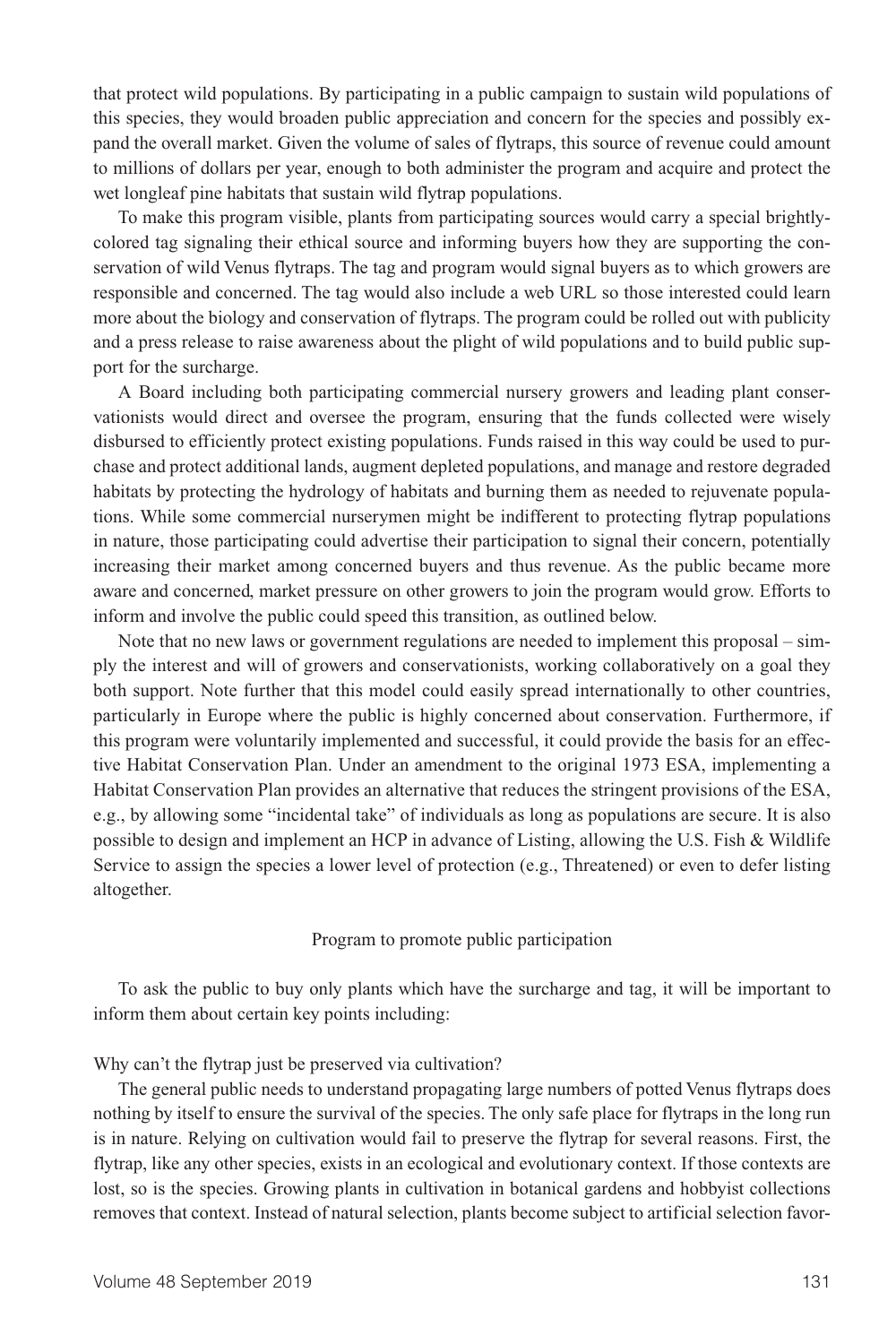ing plant genotypes that thrive under greenhouse conditions. Cultivated flytraps gradually resemble their wild counterparts less and less due to this inadvertent artificial selection.

Commercially grown flytraps may also become susceptible to disease including potential new pathogens which could quickly spread to infect most plants. In hobbyist collections, plants often die due to neglect or loss of interest. Botanic gardens change curators, plants get thrown out, and expertise can be lost. Finally, we cannot guarantee that propagated plants will persist. The next major recession or a war could quickly destabilize economies, trade, and society causing millions of plants to be lost.

Is listing the flytrap as federally endangered justified? Would its listing ensure that its populations are conserved?

Wild flytrap populations have declined greatly since the 1980s – for many reasons (Waller *et al*. 2016). These declines, coupled with its narrow geographic range and susceptibility to future habitat loss and encroachment, are the basis for the petition to list this species as Federally Endangered. Listing the Venus flytrap as endangered would trigger some protections including an analysis to designate critical habitat, possible funds for land acquisition, and efforts to manage and restore populations, e.g. using fires. While the Endangered Species Act has proved to be very effective at protecting and promoting the recovery of certain species (e.g., the bald eagle), it also has clear shortcomings, particularly for plants. These include the fact that Congress has historically underfunded endangered species programs, slowing how quickly they can be reviewed and listed and limiting funds for assessing and managing critical habitat for these species. Plants, in particular, wait very long times during the listing process and afterwards for these protections. Once a plant is listed as Endangered, it also typically receives only a small fraction of the staff time and budget that endangered mammals and birds receive. The Trump Administration severely cut funds to Endangered Species programs. Listings are now taking 6 years or more, slowing any federal assistance for this plant but also affording time to work together to institute the voluntary fee and generate a Habitat Conservation Plan. This makes more sense in any case than waiting for populations to decline further with only uncertain funds in the future.

It is also a surprise to many that endangered plants are not protected to the same degree as endangered animals. Anyone harming an endangered animal in any context is subject to stiff fines and penalties. In contrast, endangered plants growing on private lands gain no protection from exploitation (for reasons that go back to English Common Law). Thus, flytraps growing on private lands will not receive any protection even if they are listed (though trade in such plants would be restricted). Finally, the Endangered Species Act is a blunt instrument, requiring elaborate procedures that could interfere with trade even as on-the-ground management falters. Our shared goal here should be protecting wild populations.

Avoiding conflict over a Federal listing as Endangered.

The Endangered Species Act prohibits trade in listed species across state lines, even if they are ethically propagated. Thus, the ESA has the potential to shut down all commercial U.S. traffic in flytraps. The Lacey Act Amendment for plants does the same thing, making it a violation of the Amendment if the ESA is violated. Listing the flytrap as endangered in the U.S. could also trigger provisions in the international CITES treaty restricting international transport and trade in endangered species. To avoid these consequences, it would be best to foster co-operation between wholesale commercial growers and plant conservationists. Given their shared interests, it would behoove them to organize in advance of any formal listing of the flytrap as Federally Endangered.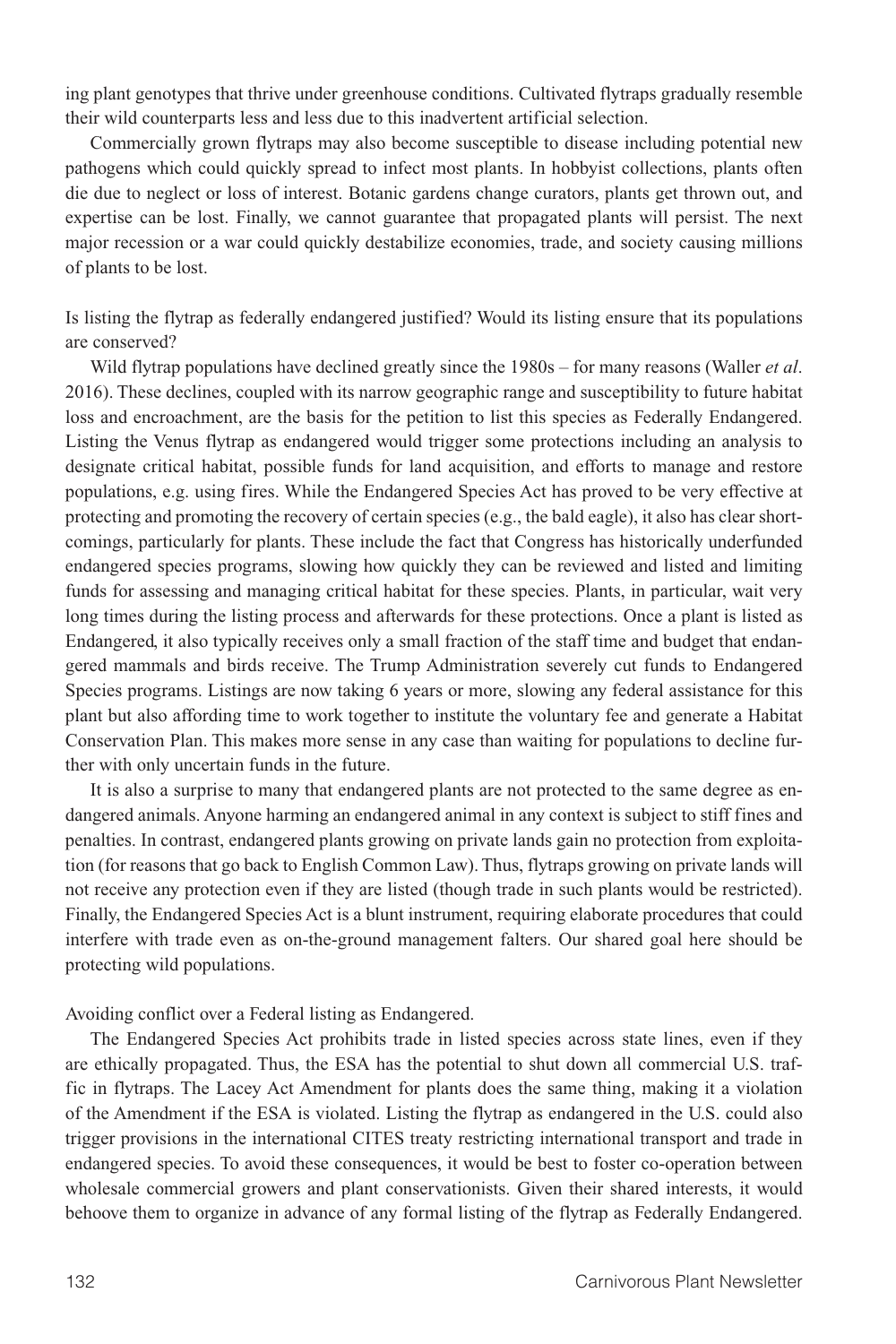They might also jointly hire attorneys to explore whether there may be a way to minimize impacts of a listing on commercial nurseries and sellers. It may also make sense to mobilize a campaign to inform growers of the situation, allow them to meet and discuss the situation, and invite them to contribute comments to the Federal Register.

A Nation-wide Campaign to save the Venus flytrap, as run by a non-profit conservation organization.

The surcharge we propose could provide immediate and substantial funds for protecting wild populations of the flytrap. In essence, the general public saves wild Venus flytrap populations by buying propagated and ethical plants. All that is needed is the will, a publicity campaign, and a fair mechanism to implement a structure (a committee of commercial nurserymen and plant conservationists) to oversee the program and spend the funds generated. The campaign is needed to publicize the plight of wild populations, raise awareness of how to save the flytrap, and encourage people to buy plants showing the tag with the surcharge.

A non-profit conservation organization might run the campaign. We are searching for one now. This non-profit conservation organization, if it sponsored this campaign, might organize the approximately 81 commercial flytrap wholesale growers into a powerful political force in favor of protecting wild populations. I believe the most effective vehicle to do this is through 'Change. org" as a series of petitions to commercial wholesale growers along with an ad campaign directed towards the general public. It might also set up a hotline for commercial wholesale growers, hobbyists, the general public, and garden centers across the nation. The hotline would provide information on all aspects of the national-wide campaign. The phone number of this hotline might be placed prominently on the surcharge tag on each potted plant sold.

What you can do to help benefit wild populations in nature?

If you care about protecting the remaining wild Venus flytrap populations, you might:

- 1. Get the correct facts from those concerned with these efforts. Discern the truth to the best of your ability; both sides in this potential conflict are right and both sides are wrong.
- 2. Write your viewpoints in a Formal Comment to the Federal Register (federalregister.gov).
- 3. Request conflict resolution and co-operation if the conflict starts.
- 4. Share this article and information with commercial wholesale nurserymen who propagate the flytrap, garden centers which retail sale flytraps, online suppliers of flytraps for sale, and botanic gardens which exhibit flytraps. Schools sometimes exhibit flytraps to teach students and should be approached also with information.
- 5. Apply pressure on non-compliant growers by asking them how they feel about the situation and what they are doing to help save the flytrap.
- 6. Start a petition with "Change.org" to apply pressure on well-known outlets to voluntarily join this campaign. The petitions should emphasize the positive financial benefits of joining this campaign to protect the flytrap; companies should not be punished for selling ethically produced flytraps.
- 7. Help organize the campaign locally in your town or city by going to garden centers and botanic gardens and asking what they are willing to do for it.

## Conclusion

Although almost everyone in the United States knows what the Venus flytrap looks like and how its snap-traps behave, very few have ever seen its pretty wetland savanna habitats covered with